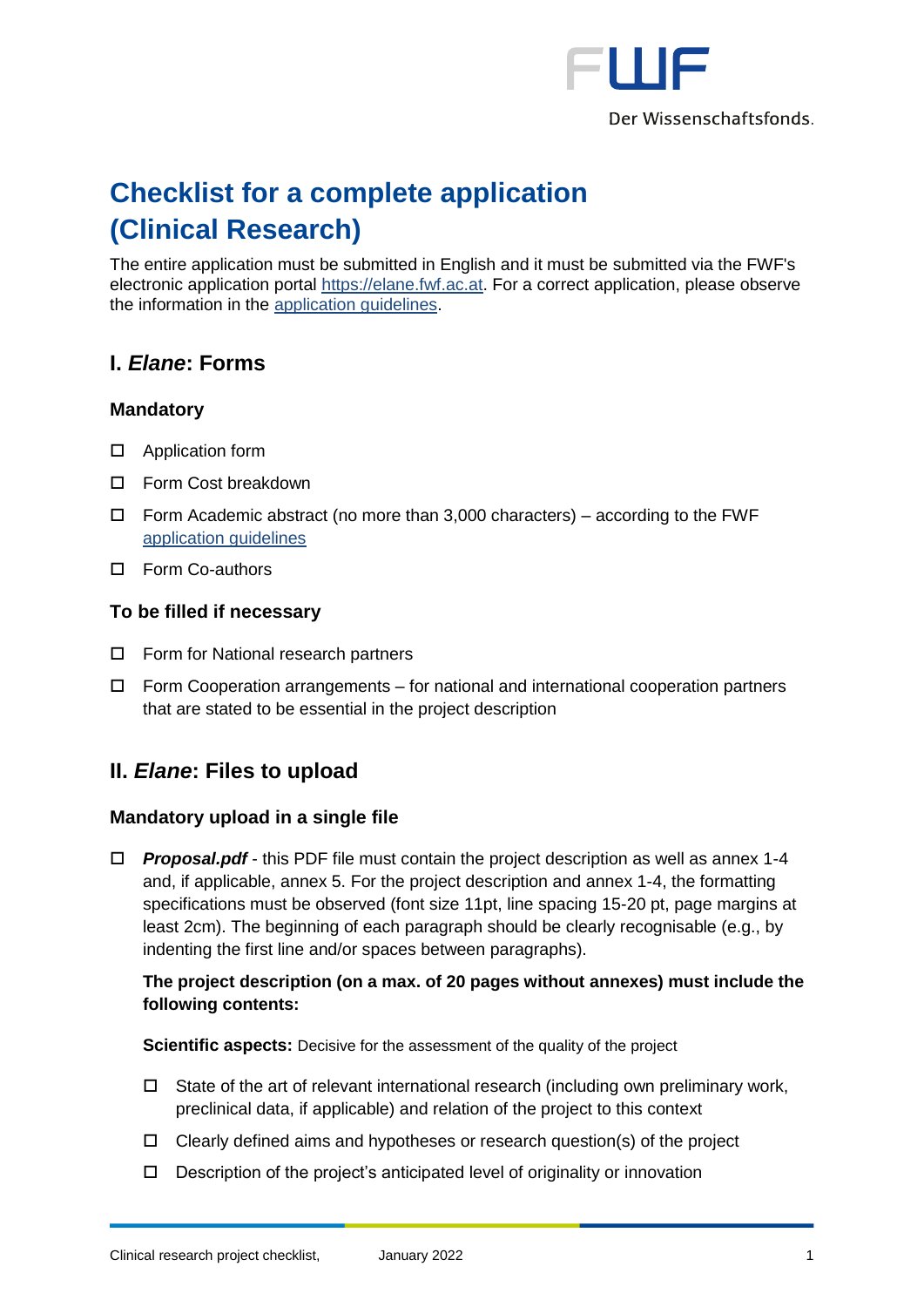

- Methods
	- $\square$  Description of the methods
	- $\Box$  Type of study (classification)
	- $\Box$  Precise description of planned intervention(s)
	- $\Box$  Relevant criteria for inclusion/exclusion
	- $\Box$  Primary and secondary endpoints of the study
	- □ Risk assessment
	- $\Box$  Biometric data / statistical analyses (including power calculation), size of sample
	- $\Box$  Methods of preventing bias
	- $\Box$  Recruiting / availability of patients/subject
- $\Box$  Intended cooperation arrangements (national and/or international) as part of the planned project should be explained. This explanation should specify the people with whom the applicant aims to collaborate, what the subject of the intended cooperation arrangement(s) will be and what they will contribute to the project. All of the national and/or international cooperation arrangements that were stated to be essential in the project description should be listed on the cooperation arrangements form and may be evidenced by a collaboration letter.
- $\square$  Work plan and timeline
- $\Box$  Research-related qualifications of the clinicians / researchers involved.
- $\Box$  All potential ethical, safety-related, or regulatory aspects of the submitted project and how the applicant plans to deal with them must be described in a separate section. These questions should be addressed briefly in the text even if the applicant believes the project does not raise any ethical issues.
- $\Box$  A separate section must describe what sex-specific and gender-related issues the planned project may potentially give rise to, and how the applicant intends to deal with them. These must be addressed briefly in the text even if the applicant believes the project does not raise any sex-specific and gender-related issues.
- **Annex 1:** List of literature cited in the application on no more than 5 pages
- **Annex 2: Financial aspects:** The template from the application guidelines must be used.

The explanations must be presented in a way that is comprehensible to the FWF and the reviewers. Non-transparent information may lead to a reduction in the grant amount. The list and justification of the costs requested must be in accordance with the costs indicated in the *Cost breakdown* form.

- $\Box$  Information on the research institution and if applicable those of the national research partners:
	- $\Box$  Available personnel not financed by the FWF
	- $\Box$  Available infrastructure Information on the research institution(s) and the project-specific basic equipment available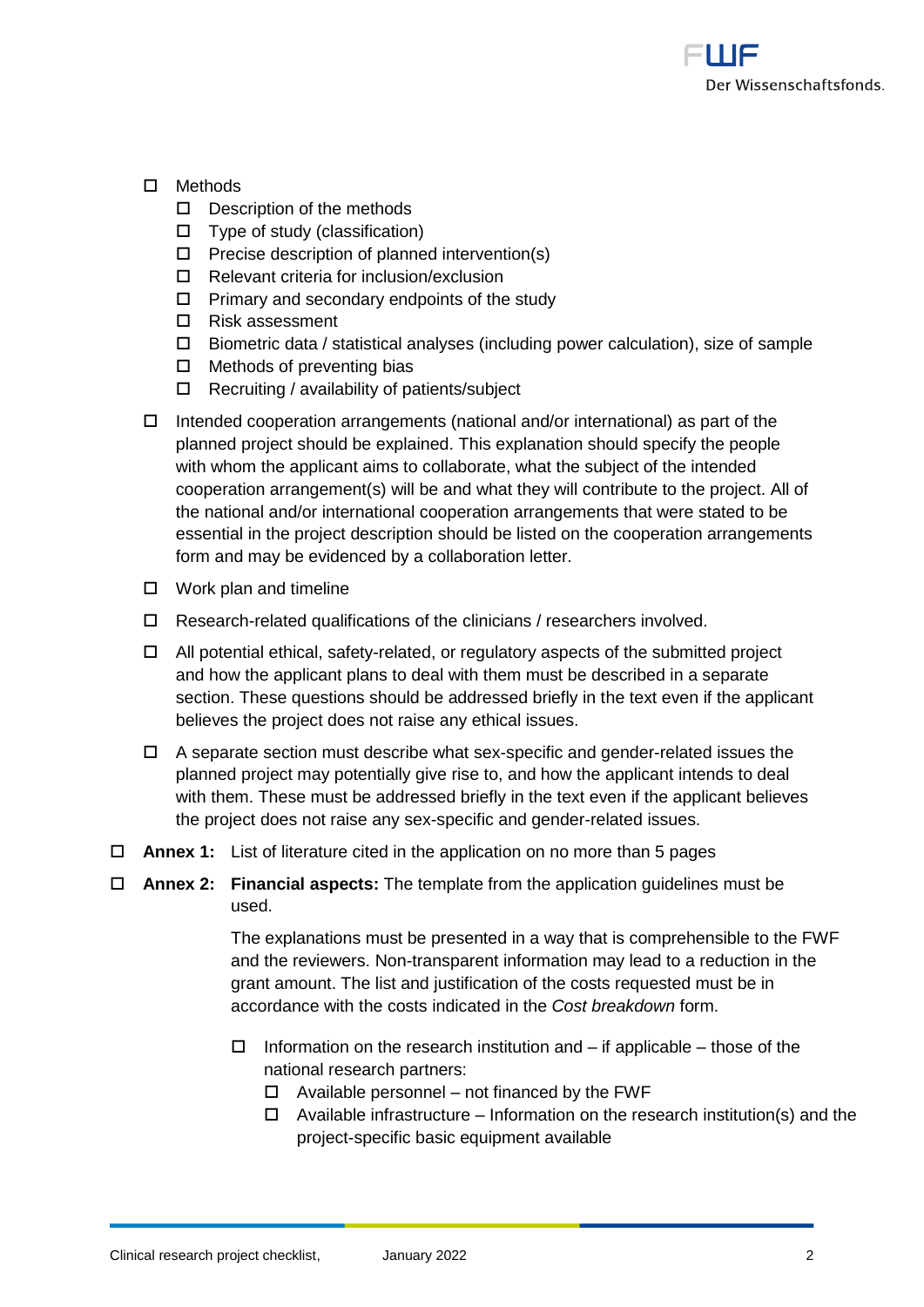

- $\Box$  Information on the funding requested:
	- Personnel
	- Equipment costs (from an acquisition value of €800.00 incl. VAT/piece)
	- Material costs
	- $\square$  Travel costs
	- $\Box$  Other costs incl. independent contracts for work and services

#### **Annex 3**: Clinical trial synopsis on max. 3 pages

- $\Pi$  Title of clinical trial:
- **C** Graphical overview:
- □ Applicant:
- $\Box$  Clinical trial type (f.e. double blind, observational a.s.o.):
- D Objectives:
- Intervention:
- $\Box$  Key inclusion and exclusion criteria:
- $\Box$  Primary and secondary endpoint(s):
- $\square$  Sample size, statistical analyses, power calculation:
- $\square$  Trial duration:
- □ Participating centres:
- **Annex 4:** Academic curriculum vitae and description of previous research achievements (no more than **three pages** per person, incl. **a publicly available link (hyperlink) to a list of all publications, incl. ten of the most important published or accepted academic publications**) of the principal investigator as well as a maximum of four other essential project participants
- **Annex 5: Optional**: confirmations (collaboration letters, no more than 1 page) of national and international cooperation partners that are stated to be essential in the project description.

## **III Attachments:**

#### **Mandatory file to be uploaded (attachment)**

- $\Box$  Positive opinion from the relevant ethics commission or evidence of a fundamental approval/endorsement
- *Publication\_lists.pdf* 1 File: A list of all research publications over the last five years (broken down into "quality assured publications" and "other publications") of all participants for whom an academic curriculum vitae is enclosed, as well as for all project members for whom personnel costs are requested (merged onto the document *publication\_list.pdf*).